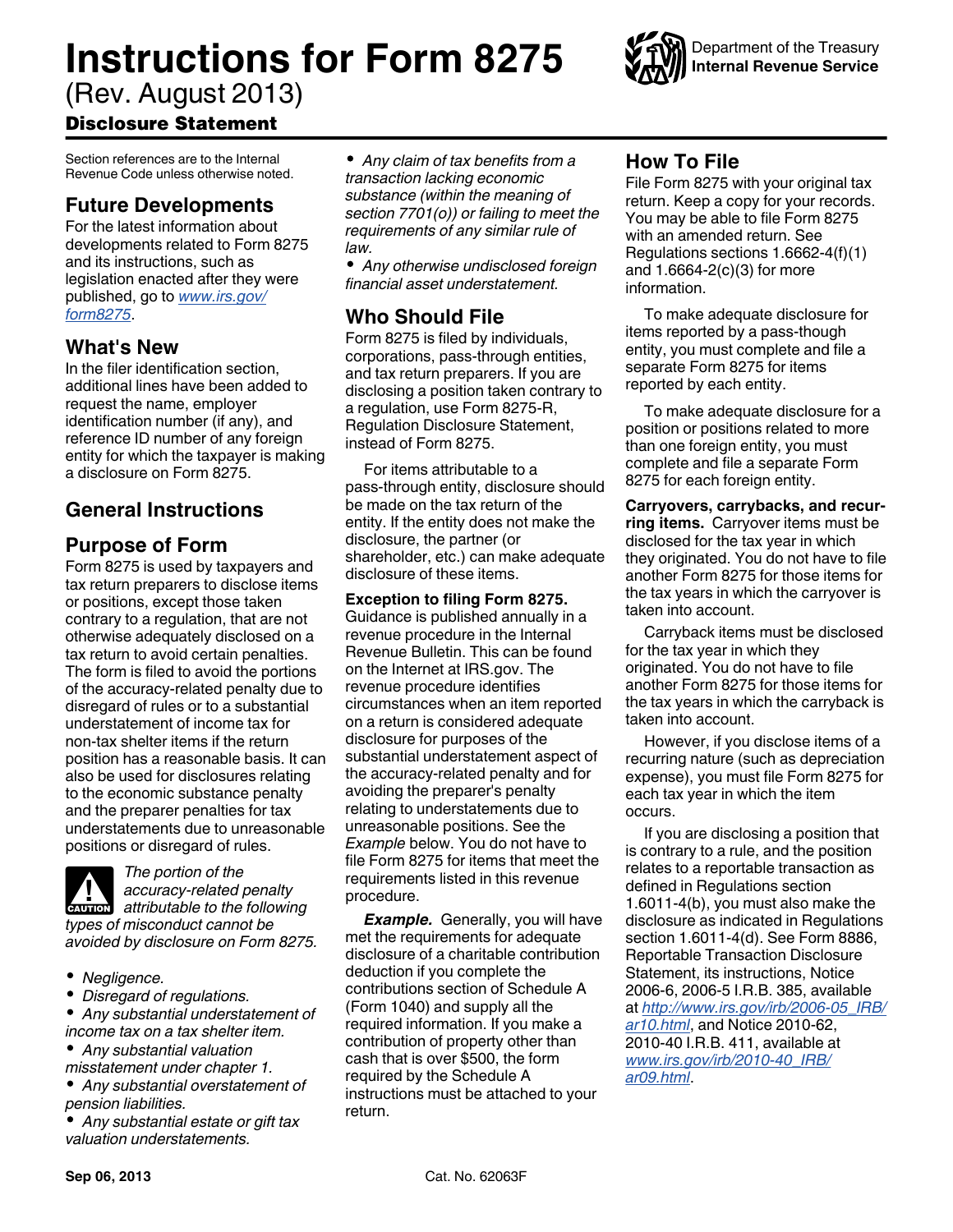#### **Accuracy-Related Penalty**

Generally, the accuracy-related penalty is 20% of any portion of a tax underpayment attributable to:

1. Negligence or disregard of rules or regulations,

2. Any substantial understatement of income tax,

3. Any substantial valuation misstatement under chapter 1 of the Internal Revenue Code,

4. Any substantial overstatement of pension liabilities,

5. Any substantial estate or gift tax valuation understatement, or

6. Any claim of tax benefits from a transaction lacking economic substance, as defined by section 7701(o), or failing to meet the requirements of any similar rule of law.

The penalty is 40% of any portion of a tax underpayment attributable to one or more gross valuation misstatements in (3), (4), or (5) above if the applicable dollar limitation under section 6662(h)(2) is met. The penalty also increases to 40% for failing to adequately disclose a transaction that lacks economic substance in (6) above. See *Economic substance,*  below. The penalty is 40% of any portion of an underpayment that is attributable to any undisclosed foreign financial asset understatement.

**Economic substance.** To satisfy the disclosure requirements under section 6662(i), you may adequately disclose with a timely filed original return (determined with regard to extensions) or a qualified amended return (as defined under Regulations section  $1.6664-2(c)(3)$ ) the relevant facts affecting the tax treatment of the transaction.

**Note.** If you filed a Schedule UTP, you may not need to file Form 8275 to satisfy the disclosure requirements of section 6662(i). See the Instructions for Schedule UTP.

#### **Reasonable cause exception.**

Generally, no accuracy-related penalty will be imposed on any portion of an underpayment if you show that there was reasonable cause for that portion and that you acted in good faith with respect to that portion.



**Adequate disclosure.** Generally, you can avoid the disregard of rules and substantial understatement portions of the accuracy-related penalty if the position is adequately disclosed and the position has at least a reasonable basis.

*Reasonable basis.* Reasonable basis is a relatively high standard of tax reporting that is significantly higher than not frivolous or not patently improper. The reasonable basis standard is not satisfied by a return position that is merely arguable.

If the return position is reasonably based on one of the authorities set forth in Regulations section 1.6662-4(d)(3)(iii) (taking into account the relevance and persuasiveness of the authorities, and subsequent developments), the return position will generally satisfy the reasonable basis standard even though it may not satisfy the substantial authority standard as defined in Regulations section 1.6662-4(d)(2). For details, see Regulations section 1.6662–4(d).

If you failed to keep proper books and records or failed to substantiate items properly, you cannot avoid the penalty by disclosure.

#### **Substantial Understatement**

An understatement is the excess of:

1. The amount of tax required to be shown on the return for the tax year, over

2. The amount of tax shown on the return for the tax year, reduced by any rebates.

There is a substantial understatement of income tax if the amount of the understatement for any tax year exceeds the greater of:

1. 10% of the tax required to be shown on the return for the tax year, or

2. \$5,000.

An understatement of a corporation (other than an S corporation or a personal holding company, as defined in section 542) is substantial if it exceeds in any year the lesser of:

1. 10% of the tax required to be shown on the return for the tax year (or, if greater, \$10,000), or

2. \$10,000,000.

**Reduction of understatement.** The amount of the understatement will be reduced by the part that is attributable to the following items.

• An item (other than a tax shelter item) for which there was substantial authority for the treatment claimed at the time the return was filed or on the last day of the tax year to which the return relates.

• An item (other than a tax shelter item) that is adequately disclosed on this form if there is a reasonable basis for the tax treatment of the item. (In no event will a corporation be treated as having a reasonable basis for its tax treatment of an item attributable to a multi-party financing transaction entered into after August 5, 1997, if the treatment does not clearly reflect the income of the corporation.)

For corporate tax shelter transactions (and for tax shelter items of other taxpayers for tax years ending after October 22, 2004), the only exception to the substantial understatement portion of the accuracy-related penalty is the reasonable cause exception. For more details, see *Reasonable cause exception* (earlier), section 6662(d) and Regulations section 1.6664-4.

*Tax shelter items.* A tax shelter, for purposes of the substantial understatement portion of the accuracy-related penalty, is a partnership or other entity, plan, or arrangement, with a significant purpose to avoid or evade federal income tax. For transactions on or before August 5, 1997, a tax shelter is a partnership or other entity, plan, or arrangement, whose principal purpose is to avoid or evade federal income tax.

A tax shelter item is any item of income, gain, loss, deduction, or credit that is directly or indirectly attributable to the principal or significant purpose of the tax shelter to avoid or evade federal income tax.

#### **Tax Return Preparer Penalties**

A preparer who files a return or claim for refund is subject to a penalty in an amount equal to the greater of \$1,000 or 50 percent of the income derived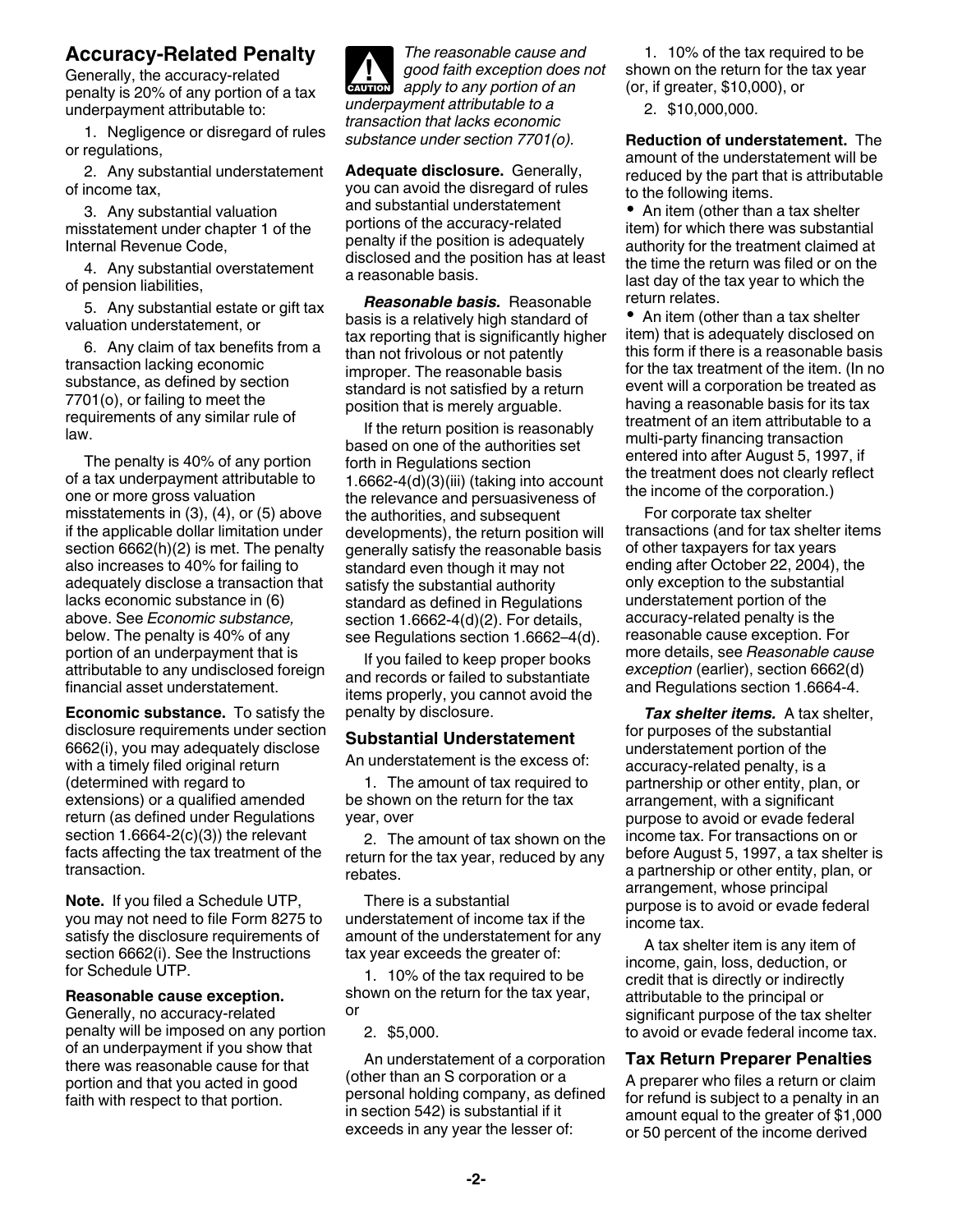(or to be derived) by the tax return preparer, with respect to the return or claim, for taking a position which the preparer knew or reasonably should have known would understate any part of the liability if:

• There is or was no substantial authority for the position.

• The position is a tax shelter (as defined in section 6662(d)(2)(C)(ii)) or a reportable transaction to which section 6662A applies and it was not reasonable to believe that the position would more likely than not be sustained on its merits.

• The position disclosed as provided in section  $6662(d)(2)(B)(ii)$ , is not a tax shelter or a reportable transaction to which section 6662A applies, and there was no reasonable basis for the position.

The penalty will not apply if it can be shown that there was reasonable cause for the understatement and that the preparer acted in good faith.

In cases where any part of the understatement of the liability is due to a willful attempt by the return preparer to understate the liability, or if the understatement is due to reckless or intentional disregard of rules or regulations by the preparer, the preparer is subject to a penalty equal to the greater of \$5,000 or 50 percent of the income derived (or to be derived) by the tax return preparer with respect to the return or claim. This penalty shall be reduced by the amount of the penalty paid by such person for taking an unreasonable position, or a position with no reasonable basis, as described immediately above.

A preparer is not considered to have recklessly or intentionally disregarded a rule if a position is adequately disclosed and has a reasonable basis.

**Note.** For more information about the accuracy-related penalty and preparer penalties, and the means of avoiding these penalties, see the regulations under sections 6662, 6664, and 6694.

# **Specific Instructions**

Be sure to supply all the information for Parts I, II, and, if applicable, Part III. Your disclosure will be considered adequate if you file Form 8275 and supply the information requested in detail.

Use Part IV on page 2 if you need more space for Part I or II. Indicate the corresponding part and line number from page 1. You can use a continuation sheet(s) if you need additional space. Be sure to put your name and identifying number on each sheet.

**Reference ID number.** If you are filing Form 8275 to disclose a position related to a foreign entity for which an information return (such as Form 5471) is filed, enter on Form 8275 the same reference ID number for the foreign entity that is entered on the information return.

If you are filing Form 8275 to report a position or positions related to multiple foreign entities, file a separate Form 8275 for each foreign entity.

### **Part I**

**Column (a).** If you are disclosing a position contrary to a rule (such as a statutory provision or IRS revenue ruling), you must identify the rule in column (a).

**Column (b).** Identify the item by name.

If any item you disclose is from a pass-through entity, you must identify the item as such. If you disclose items from more than one pass-through entity, you must complete a separate Form 8275 for each entity. Also, see *How To File* on page 1.

**Column (c).** Enter a complete description of the item(s) you are disclosing.

*Example.* If entertainment expenses were reported in column (b), then list in column (c) "theater tickets, catering expenses, and banquet hall rentals."

If you claim the same tax treatment for a group of similar items in the same tax year, enter a description identifying the group of items you are disclosing rather than a separate description of each item within the group.

**Columns (d) through (f).** Enter the location of the item(s) by identifying the form number or schedule and the line number in columns (d) and (e) and the amount of the item(s) in column (f).

# **Part II**

Your disclosure statement must include a description of the relevant facts affecting the tax treatment of the item. To satisfy this requirement, you must include information that reasonably can be expected to apprise the IRS of the identity of the item, its amount, and the nature of the controversy or potential controversy. Information concerning the nature of the controversy can include a description of the legal issues presented by the facts.

*Unless provided otherwise in the* General Instructions **h** *above, your disclosure will*<br> **EXUTION** *not be considered accurate unless the information described above is provided using Form 8275. For example, your disclosure will not be considered adequate if you attach a copy of an acquisition agreement to your tax return to disclose the issues involved in determining the basis of certain acquired assets. If Form 8275 is not completed and attached to the return, the disclosure will not be considered valid even if the information described above is provided using another method, such as a different form or an attached letter.*

## **Part III**

**Line 4.** Contact your pass-through entity if you do not know where its return was filed. However, for partners and S corporation shareholders, information for line 4 can be found on the Schedule K-1 that you received from the partnership or S corporation.

If the pass-through entity filed its return electronically using *e-file*, enter "e-file" on line 4.

**Paperwork Reduction Act Notice.** 

We ask for the information on this form to carry out the Internal Revenue laws of the United States. You are required to give us the information if you wish to use this form to make adequate disclosure to avoid the portion of the accuracy-related penalty due to a substantial understatement of income tax or disregard of rules, or to avoid certain preparer penalties. We need it to ensure that you are complying with these laws and to allow us to figure and collect the right amount of tax.